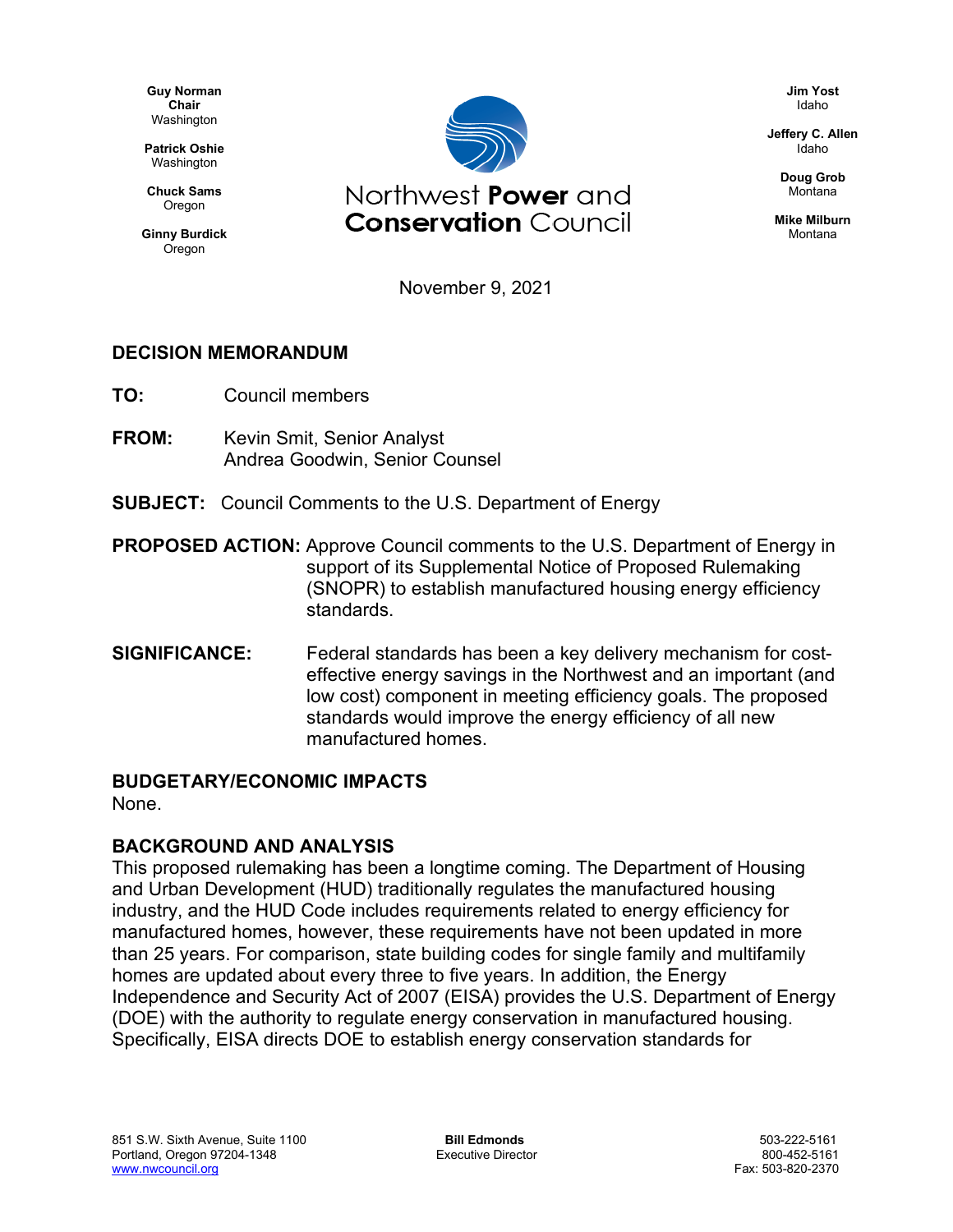manufactured housing and to do so in consultation with HUD. However, DOE has yet to promulgate any standards.

The manufactured housing industry is important to the Northwest with over 580,000 in the current stock and about 4000 units shipped in the NW each year. It is especially important for rural communities and lower income families. According to a [2020 report](https://www.aceee.org/sites/default/files/pdfs/u2006.pdf) by the American Council for an Energy Efficient Economy, nationally, the median income of manufactured home residents is approximately \$35,000 per year and the median energy burden is 5.3 percent (energy bill as a percent of income).

The Council has long supported the development of codes and standards for improved energy efficiency in manufactured homes. The First Power Plan (1983) included an action item for BPA to work with HUD to update their efficiency standards for manufactured housing. During the 1980s and 1990s programs like the Manufactured Housing Acquisition Program (MAP) were developed by Bonneville and supported by the Council. These programs provided incentives first to homeowners and then directly to manufacturers to build the homes to higher levels of energy efficiency than were required by the national HUD Code. The requirements typically included 2 x 6 walls, double pane windows, duct sealing, and other efficiency measures. In addition, data from the MAP program demonstrated that manufactured homes could be built more efficiently, and these cost and performance data were used by both HUD and DOE (PNNL) in their cost-effectiveness analysis when the HUD Code EE standards were last updated in 1994.

While there have been several efforts since 1994 to update the manufactured home energy standards, including through an HUD/Industry consensus committee process and a Congressionally established National Commission on Manufactured Housing both of which Council staff participated, no code changes have resulted; and, not much happened until 2007 when Congress passed the Energy Independence and Security Act of 2007 (EISA). Among other things, EISA directs DOE to establish energy conservation standards for manufactured housing, and between 2008 and 2012 Council staff met several times with DOE staff to provide data and analysis from the  $5<sup>th</sup>$  and  $6<sup>th</sup>$ Power Plans to support standard development. A draft standard was eventually issued in 2016, however, this standard was never finalized.

In the meantime, the northwest EE utility-run programs continued, as the program EE provisions were better than the HUD code requirements. Currently, the region has the Northwest Energy-Efficient Manufactured Housing Program™ (NEEM) program [\(https://www.neemhomes.com/\)](https://www.neemhomes.com/). The NEEM program promotes and certifies homes that qualify for the ENERGY STAR rating. Many utilities in the region offer incentives to homeowners and/or manufacturers for NEEM certified manufactured home. There is also a second tier called the ENERGY STAR with NEEM+ package which goes above and beyond the base ENERGY STAR standard.

Nonetheless, a federal standard remains due under EISA, and after a legal challenge for failing to promulgate standards within the statute's prescribed timelines, DOE has now issued this supplemental notice of proposed rulemaking to establish energy conservation standards for manufactured housing. As detailed in the SNOPR, DOE